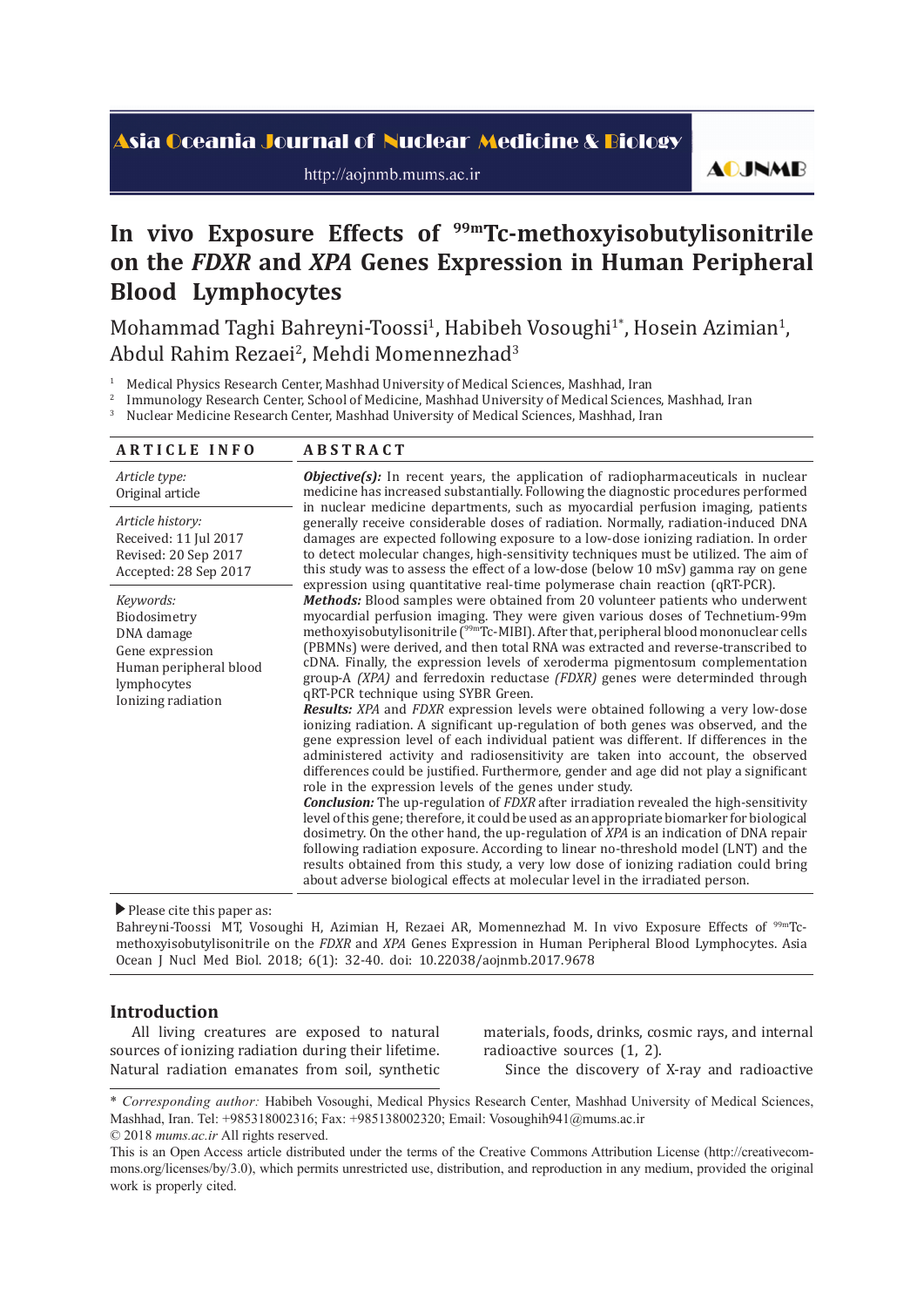materials, exposure to man-made sources, especially medical ones, has increased. Both natural and man-made sources of ionizing radiation contribute to human exposure and consequently pose a possible risk to human health. A part of this issue is unavoidable, for example the natural background radiation. As the application of man-made sources expanded, so did the potential health risks and the public concerns (2). In recent years, the general population have received considerable doses of such radiations from diagnostic medical procedures such as nuclear medicine imaging, interventional fluoroscopy, and computed tomography (CT) (3). Therefore, it is important to investigate the potential health risks arising from high-dose diagnostic procedures.

Moreover, the number of cardiac diagnostic procedures involving the use of ionizing radiation has increased rapidly (4). Technetium-99m methoxyisobutylisonitrile (99mTc-MIBI) is used for myocardial perfusion imaging and <sup>99m</sup>Tc is obtained<br>from <sup>99m</sup>Mo in a generator. The physical half-time of  $f<sup>99m</sup>$ Tc is 6 hours and its biological half-time is 1 day (in terms of human activity and metabolism); it emits 140.5 KeV gamma rays. These characteristics make the isotope suitable for diagnostic scanning procedures. If 99mTc is used as a radiotracer and indicator of coronary blood flow, it must be bound to sestamibi or tetrofosmin and concentrated in the myocardium (5).  $99mTc$  is taken up not only by myocardium, but also by the highly radiosensitive cells like human peripheral blood lymphocytes (6). The effective dose for most nuclear medicine procedures varies approximately from 0.3 to 20 mSv (3). Therefore, diagnostic nuclear medicine procedures are considered as low-dose examinations (5-100 mGy). Beir VII concluded that the available biological and biophysical data support a linear no-threshold (LNT) risk model for the low-dose radiation. According to this model, even the lowest dose of radiation may be a potential risk for human health (2).

The induced harmful biological effects in a cell after exposure to ionizing radiation is caused primarily by damages to DNA molecules (7). Upon exposure to radiation, cells normally react in three distinct ways, namely arresting cell cycle progression, repairing DNA lesions, or triggering the apoptosis response (8). Classical genetic analysis techniques were employed to identify an ever-expanding number of genes activated directly or indirectly by DNA repair, cell cycle progression, and apoptosis (9). DNA damage is investigated by cytogenetic techniques such as detection of chromosome abnormality or

molecular techniques such as quantitative realtime PCR (qRT-PCR) (1).

In the current study, we sought to assess the effect of low-dose (below 10 mSv) gamma ray (99mTc-MIBI) on the expression of Xeroderma pigmentosum complementation group-A (*XPA*) and ferredoxin reductase (*FDXR*) genes in human peripheral blood lymphocytes using qRT-PCR.

# **Methods**

# *Myocardial perfusion imaging procedure*

In this study, patients underwent myocardial perfusion single-photon emission computed tomography (SPECT) with a 2-day protocol. A pharmacologic stress test was carried out with infusion of dipyridamole during 4 min. When the pharmacological effect reached the maximum level, 740 MBq of 99mTc-MIBI was injected intravenously, and 90 min later, stress gated imaging was performed in the supine/prone position. Rest images were obtained on the next day (24 h later), and the same technique was replicated.

#### *Collection of blood samples*

The participants included 20 volunteer patients (15 females, 5 males; mean age 55±11.68 years) who were referred to the Department of Nuclear Medicine in Ghaem Hospital of Mashhad, Iran for myocardial perfusion imaging. Patients with no history of radiation therapy, occupational exposure, genetic diseases, and smoking were entered into the study. Furthermore, a questionnaire was filled in for every patient in order to collect their history of medical and professional exposure to radiation.

We collected 3 ml whole blood samples in individual tubes containing ethylene diamine tetra-acetic acid (EDTA). The blood samples were obtained before the injection of 99mTc-MIBI (as the control) and 24 h after the first injection of the radiopharmaceutical. The patients received a 20-30 mCi dose of 99mTc-MIBI, according to their weights.

#### *PBMNs separation and RNA extraction*

PBMNs were isolated from the whole blood samples by density-gradient centrifugation using Ficoll (Cedarlane Labs, Canada) according to the manufacturer's instructions, and then the lymphocytes were washed with phosphatebuffered saline (PBS). Immediately, TriPure reagent (Roche Applied Science, Germany) was utilized for isolation of total RNA, the same way as described in our previous study (10). In addition, to check the quality and purity of the RNA samples, 2% agarose gel electrophoresis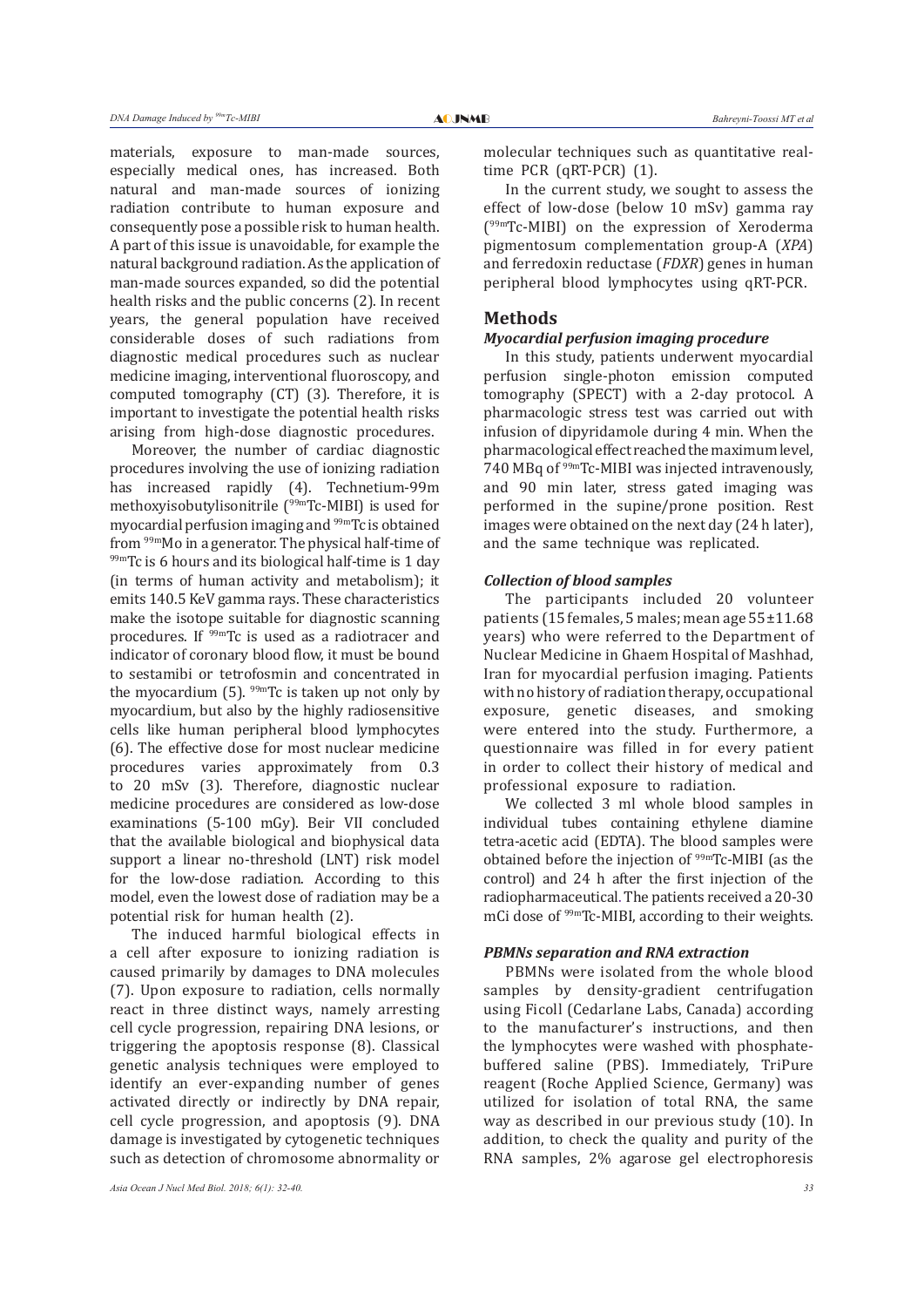was used.

# *cDNA synthesis*

First-strand cDNA synthesis was performed using 1 µg of total RNA utilizing the RevertAid ™ First Strand cDNA Synthesis Kit (Fermentas, Germany) according to the manufacturer's recommendations.

# *Real time PCR*

Different primer sets were designed using Beacon Designer software, version 7 (PREMIER Biosoft International, Palo Alto, CA, USA), and their specificity was checked using BLAST analysis (NCBI, USA). For validation of the primers, amplification of a single product for each primer set was confirmed by endpoint PCR followed by DNA sequencing (Applied Biosystems, SEQLAB, Germany). The sequences of primers are presented in Table 1. The RT-PCR, using Syber Green method, was carried out on cDNA samples with the SYBR® Premix Ex Taq™ (Takara; Otsu Shiga, Japan) for *XPA* and *FDXR*. Beta-2 microglobulin (*β2M*) was applied as the reference gene to adjust and control the error in mRNA expression among the samples. In order to quantify the expression of each gene, five standards were prepared using 10-fold serial dilution of a concentrated standard sample for the gene of interest and the reference gene. RT-PCR was carried out in a MicroAmp®Fast Optical 48-well Reaction Plate (applied Biosystems, USA) with Microamp™Optical Adhesive Film (applied Biosystems, USA). The mixture in each well contained 7.5 µl of SYBR® premix Ex Taq<sup>™</sup> II (2x), 5.1 µl of dH<sub>2</sub>O, 0.3 µl of ROX™ Reference Dye II (50x), 0.03  $nM$  of forward and reverse primers, and 1.5 µl of diluted cDNA. The primer sequences are presented in Table 1.

The RT-PCR cycling included initial denaturation at 95°c for 10 min, followed by 40 cycles at 95°c for 10 s and at  $60^{\circ}$ c for 30 s. Relative standard curve method was applied for cDNA quantification. This approach provided highly accurate quantitative

**Table 1.** The primer sequences

| Gene             | Primer sequence (5' to 3')        |  |  |
|------------------|-----------------------------------|--|--|
| R <sub>2</sub> M | Forward: GTATGCCTGCCGTGTGAAC      |  |  |
|                  | Reverse: AACCTCCATGATGCTGCTTAC    |  |  |
| <b>FDXR</b>      | Forward: CATAGCCACAACCATGACTGACAG |  |  |
|                  | Reverse: CCACCTCCTCGGCATCCA       |  |  |
| <i>XPA</i>       | Forward: CTGGAGGCATGGCTAATG       |  |  |
|                  | Reverse: CAAATTCCATAACAGGTC       |  |  |

results. A melt curve analysis was also performed to verify if single products were produced. Finally, the relative quantity of the gene of interest was normalized to the relative quantity of *β2M* as the reference gene, and the relative expression of *XPA* and *FDXR* genes were determined, as well.

# *Statistical analysis*

Wilcoxon matched-pair test and t-test were performed to compare the groups exposed to gamma rays of  $99mTc$  before and after  $99mTc$ -MIBI injection.

# **Results**

#### *Measurement of the received doses by the patients*

It should be noted that the injected activity is always a compromise between the highest activity to obtain the best image quality and the lowest activity to keep the radiation doses as low as possible (11). Therefore, the administered activity determined the received dose per kilogram of body weight, which accordingly increased for obese patients (11, 12). The administered activity was considered approximately 25 mCi/70 kg body weight as the standard (4, 13). According to the International Commission on Radiological Protection (ICRP) publication 80, the effective dose for Cardiac rest-stress test (99mTc-sestamibi 2-day protocol) is 0.0085 mSv/MBq (0.0079 stress, 0.0090 rest) (3). The cumulative radiation dose is calculated by the equation suggested in Medical Internal Radiation Dose (MIRD) pamphlets:

$$
D_i(rad) = (f. A_0 / m) \Delta_i \Phi_i (v \leftarrow r) \int_0^t e^{-\lambda \epsilon t} dt
$$
  
= (f. A\_0 / m) \Delta\_i \Phi\_i (v \leftarrow r) \frac{1}{\lambda \epsilon} (1 - \lambda \epsilon t)   
= 1.44 (f. A\_0 / m) \Delta\_i T\_e (1 - e^{-\lambda \epsilon t}) \Phi\_i (v \leftarrow r)

Based on the above equation, the absorbed dose is proportional to  $A_0$  (initial administered activity) per body weight  $(Kg)$  (14). In the present study,  $A_0/m$  and the effective absorbed dose for individual patients were roughly calculated. Patient's data are presented in Table 2.

The received dose by the patients was within the range of 3.8686 to 8.0124 mSv. The median and mean of the doses were measured to be 4.8904 mSv and 5.3127 mSv, respectively.

## *Assessment of the gene expression level*

The gene expression level was estimated for each individual patient separately. The expression levels of *XPA* and *FDXR* genes are exhibited in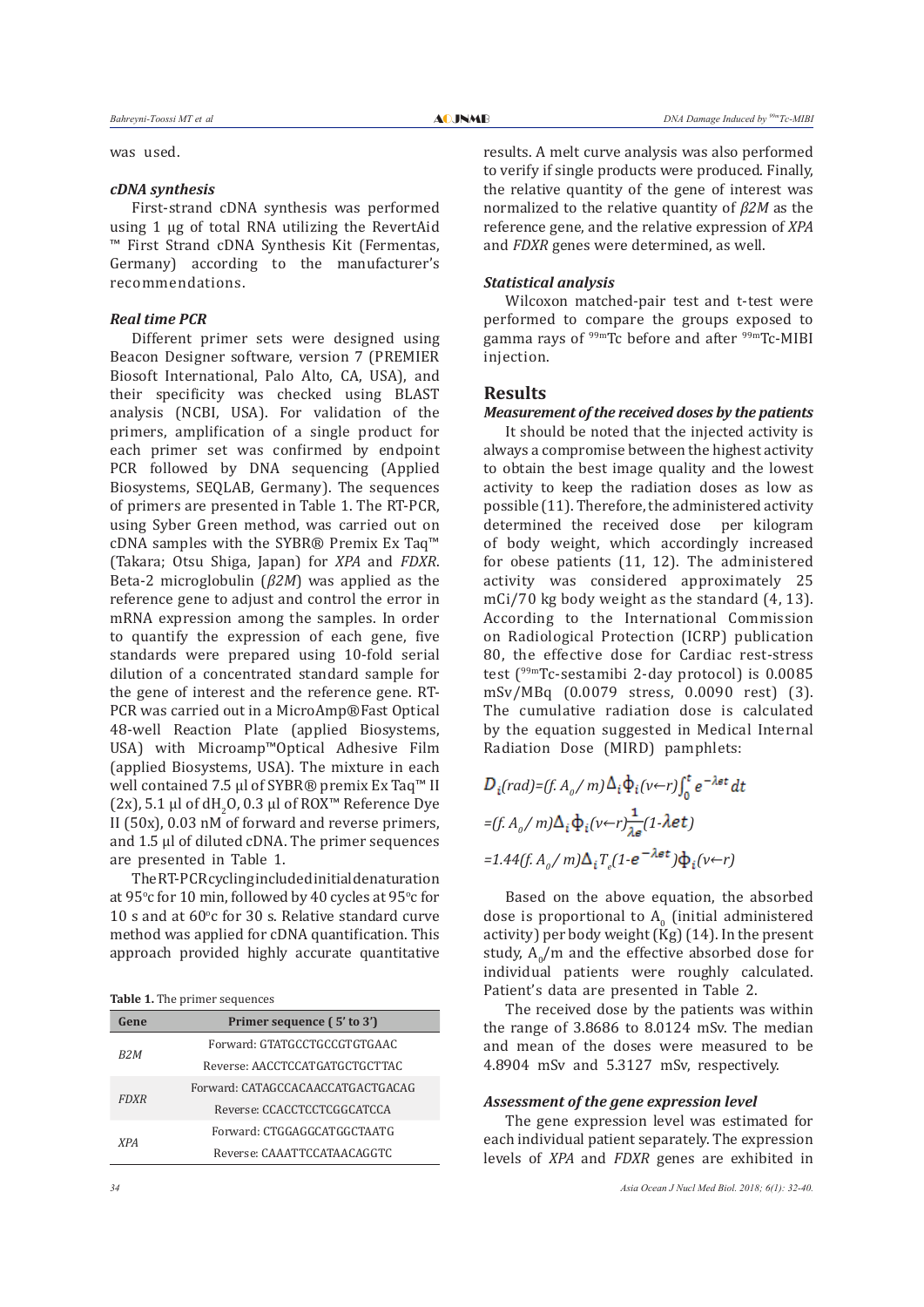**Table 2.** Patients' data and received doses

|                | Gender | Age (year) | $A_0/m$ | <b>Effective dose</b><br>(mSv) |
|----------------|--------|------------|---------|--------------------------------|
| 1              | Female | 75         | 0.350   | 5.7313                         |
| $\overline{2}$ | Female | 39         | 0.243   | 3.9792                         |
| 3              | Female | 52         | 0.266   | 4.3558                         |
| 4              | Female | 60         | 0.247   | 4.2469                         |
| 5              | Female | 57         | 0.333   | 5.7256                         |
| 6              | Male   | 52         | 0.261   | 4.7013                         |
| 7              | Female | 59         | 0.275   | 4.9535                         |
| 8              | Male   | 44         | 0.288   | 6.1309                         |
| 9              | Female | 70         | 0.350   | 6.0179                         |
| 10             | Female | 40         | 0.225   | 3.8686                         |
| 11             | Female | 30         | 0.326   | 8.0075                         |
| 12             | Female | 52         | 0.323   | 5.5537                         |
| 13             | Female | 52         | 0.294   | 4.8143                         |
| 14             | Female | 62         | 0.303   | 4.9617                         |
| 15             | Male   | 56         | 0.285   | 4.6669                         |
| 16             | Female | 79         | 0.466   | 8.0124                         |
| 17             | Female | 57         | 0.294   | 4.8143                         |
| 18             | Female | 53         | 0.268   | 4.8274                         |
| 19             | Male   | 53         | 0.268   | 4.8274                         |
| 20             | Male   | 60         | 0.370   | 6.0588                         |

Figure 1. We observed up-regulation of *XPA* in 13 patients and down-regulation of *XPA* in 7 patients. Up-regulation of *FDXR* in 14 patients and downregulation in 6 patients were also noticed. We did not recognize any specific patterns of gene expression in patients. However, in most cases, *XPA* and *FDXR* genes were up-regulated.

The results obtained by RT-PCR are relative quantifications (RQ). In interpretation of the gene expression levels, RQ > 1 represents up-regulation and  $0 < R<sub>0</sub> < 1$  indicates down-regulation. In the present study,  $log_2$  (RQ) was used to measure the relative expression. Up-regulations were  $Log<sub>2</sub>$ (RQ) transformed to positive values and downregulations were transformed to negative values.

The expression levels of the two selected genes following irradiation by 99mTc gamma ray were different for each individual patient. Furthermore, we noted that gender and age played a role in the expression of the studied genes. Previous studies also indicated the effect of gender, age, diet, and life style on DNA damage (15, 16).

# *Gene expression*

The results demonstrated a significant elevation in the expression level of *FDXR* gene (P=0.05) and a non-significant increase in *XPA* gene (P=0.1). The relative gene expressions before and after exposure to  $99m$ Tc gamma ray are shown in Figure 2. It seems that by expanding the number of samples, p-values reached significant levels.

# *Effect of gender and age*

With regard to the mean age, there were two groups of patients below and above 55



**Figure 1.** Illustration of relative expression levels of XPA and FDXR genes for each patient following irradiation; when Log<sub>2</sub> (RQ) is used, gene expression level is better demonstrated (31)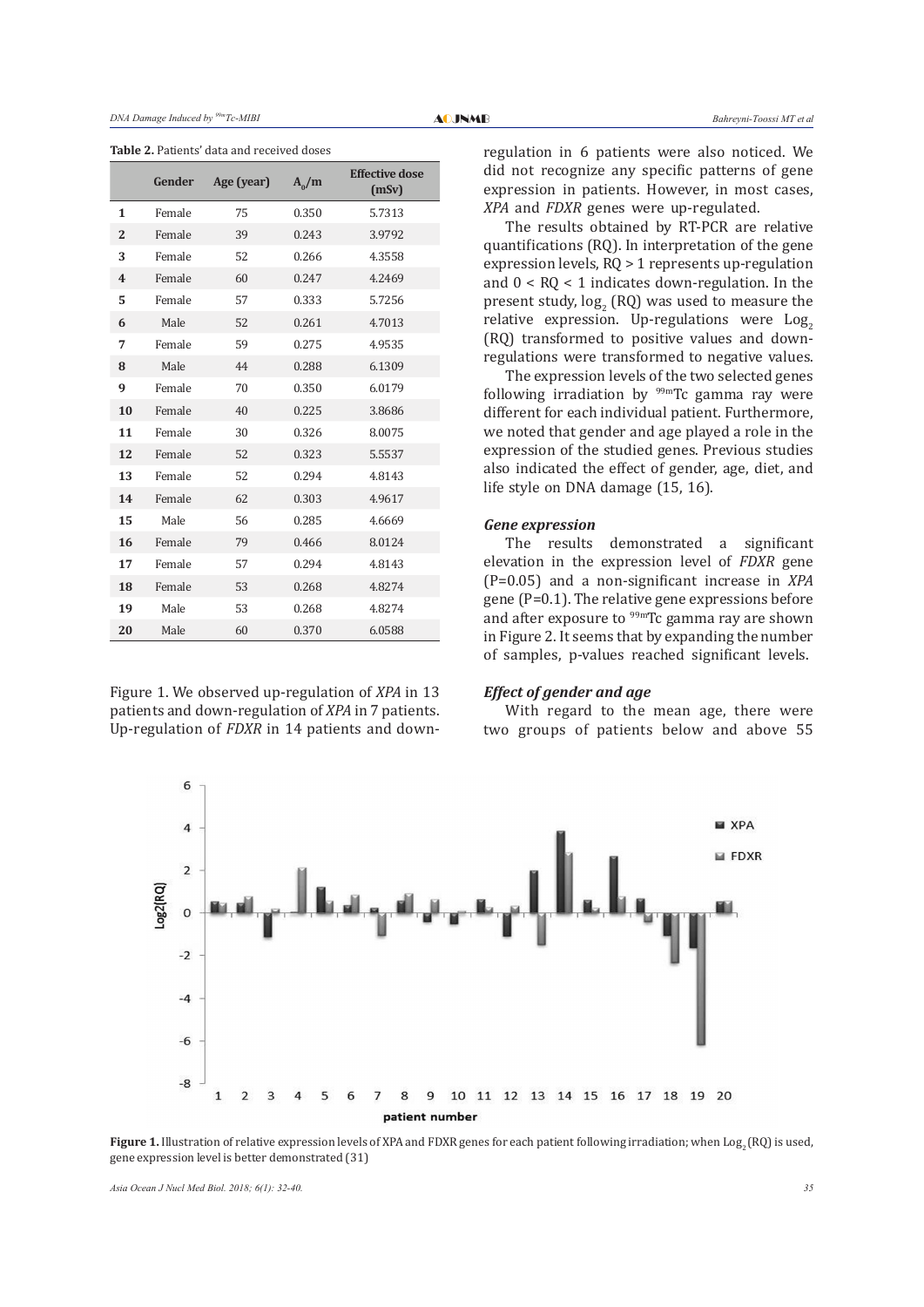

**Figure 2.** Relative expression levels of XPA and FDXR genes before and 24 h after exposure to gamma ray of <sup>99m</sup>Tc; up-regulation of XPA and FDXR levels was observed in human peripheral blood lymphocytes

years old in both males and females separately. There was no significant difference between the two age groups in the expression levels of the selected genes (P-value for *XPA*=0.18 and for *FXDR*=0.3). Furthermore, the expression level of *FDXR* and *XPA* for male and female patients were not different significantly (P-value for *XPA*=0.5 and for *FDXR*=0.6). Only non-significant differences between males above 55 years old and below 55 years old (P-value for *XPA*=0.3 and for *FDXR*=0.1) and females above 55 years old and below 55 years old (P-value for *XPA*=0.3and for *FDXR*=0.2) were observed. As the patients were divided according to their gender and age, the expression levels of both genes increased insignificantly (Figure 3).



**Figure 3.** Relative expression of XPA and FDXR genes following irradiation considering patients' gender and age; when  $\text{Log}_2$  (RQ) is used, gene expression level is better demonstrated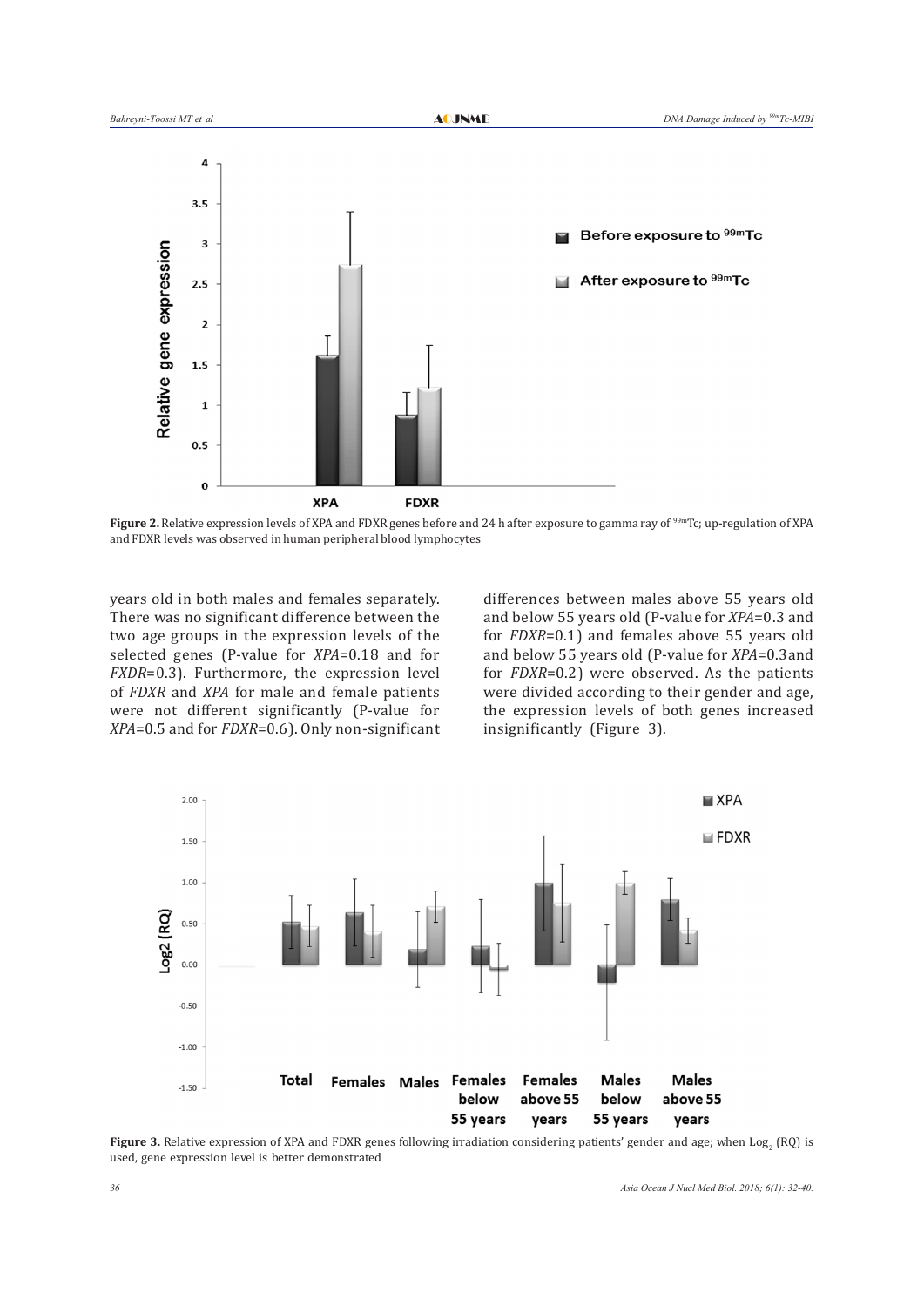#### **Discussion**

In recent years, the application of nuclear medicine procedures as a diagnostic technique has increased sharply. The biological effects of the administered radiopharmaceuticals at molecular levels have been investigated by cytogenetic and chromosome aberration tests. Although some results were obtained through accredited methods, approaches with higher accuracy and sensitivity are still required. Recently, molecular techniques have been increasingly utilized and it seems that gene expression is an authentic process for genetic and biological studies. Development of gene expression is an appropriate method to assess the radiation sensitivity in an exposed person. Through gene expression, the researcher is able to estimate and report the dose (within a range of 0.3 to 0.5 Gy) more accurately and quickly compared to other laboratory tests used for dose estimation (17).

Most studies on gene expression and biological dosimetry were performed in low and high levels of exposure (10, 17, 18), and few of them discussed very low doses of ionizing radiation (18). In this study, variation of the gene expression level was measured by RT-PCR technique in order to assess the biological effect of in vivo irradiation of very low-dose gamma rays of <sup>99m</sup>Tc-MIBI.

One cellular response to DNA damage is the alteration of gene expression. Another response to DNA damage induced by ionizing radiation is the activation of repair mechanisms. Wood specified 130 known human DNA repair genes, one of which was *XPA* (19). *XPA* gene is associated with the nucleotide excision repair (NER) pathway. NER is able to remove bulky helix-distorting DNA lesions caused by physical and chemical carcinogens. *XPA* plays a critical role in positioning the repair machinery precisely around the lesions. If the repair of DNA lesion fails, some P53 target genes such as *FDXR* are up-regulated in the apoptosis pathway (20).

The genome is protected from oxidation by endogenous reactive oxygen species (ROS) through the tumor suppressor p53 (1). The increase in ROS levels is attributed to apoptosis induction. ROS are formed as a natural byproduct of respiration during the transfer of electrons in the mitochondria. In the mitochondria, *FDXR* transfers electrons from nicotinamide adenine dinucleotide phosphate (NADPH) to cytochrome P450 during oxidative phosphorylation. *FDXR* is an essential target gene for the p53 family that is induced by DNA damage and plays a pivotal role in apoptosis induction (21).

Fachin et al. used cDNA microarray technique to demonstrate the gene expression profiles in radiation workers exposed to chronic lowlevel radiation. In their study, alterations in 78 genes including *XPA* (as a DNA repair gene) were statistically significant. Their results also showed that *XPA* can be specified as a biomarker in chronic low-dose exposure (22). It is now possible to estimate the radiation dose after a specified time following exposure by a single biomarker (a single gene expression), which is a significant advantage for Biodosimetry (23). *FDXR* is a target gene that is up-regulated 24 h after irradiation (24) and is known as a highly sensitive gene to low and high doses of ionizing radiation (1, 25). Paul et al. concluded that *FDXR* is an inherent responsive gene 24 and 48 h after exposure to low doses of  $137Cs$ ; therefore, it may be applied for the prediction of low doses in biological dosimetry (25). Manning et al. also demonstrated the up-regulation of *FDXR* gene 24 h after exposure at doses as low as 10 mGy. A linear regression between the gene expression level and the absorbed dose was obtained that could be used for dose estimation (1).

The expression levels of the two genes were different for each patient even with the same effective dose of ionizing radiation. These results may reflect the inter-individual variability of the donors as indicated in our previous study (26). The development of gene expression is an appropriate method to assess the radiation sensitivity in an exposed person. It also provides information with regards to the probability of occurrence of longterm effects such as carcinogenesis (1).

In the present study, we performed in vivo irradiation of lymphocytes, and experimental arrangements were actually similar to the reallife conditions. The patients were selected for a specific imaging procedure and received the same radiation dose through radiopharmaceutical injection. Nevertheless, the observed response to the radiation exposure, which varied for each patient, is hinged upon the individual's lifestyle and radiosensitivity. With respect to patients' dose (measured approximately), patients no. 13 and 14 could be classified as radiosensitive and patient no. 11 as a radio-resistant since the expression levels of the two genes increased for radiosensitive patients and decreased for radioresistant ones.

The results of this study revealed high expression levels of both genes in patients exposed to very low doses of ionizing radiation in in vivo conditions. Fachin et al. used cDNA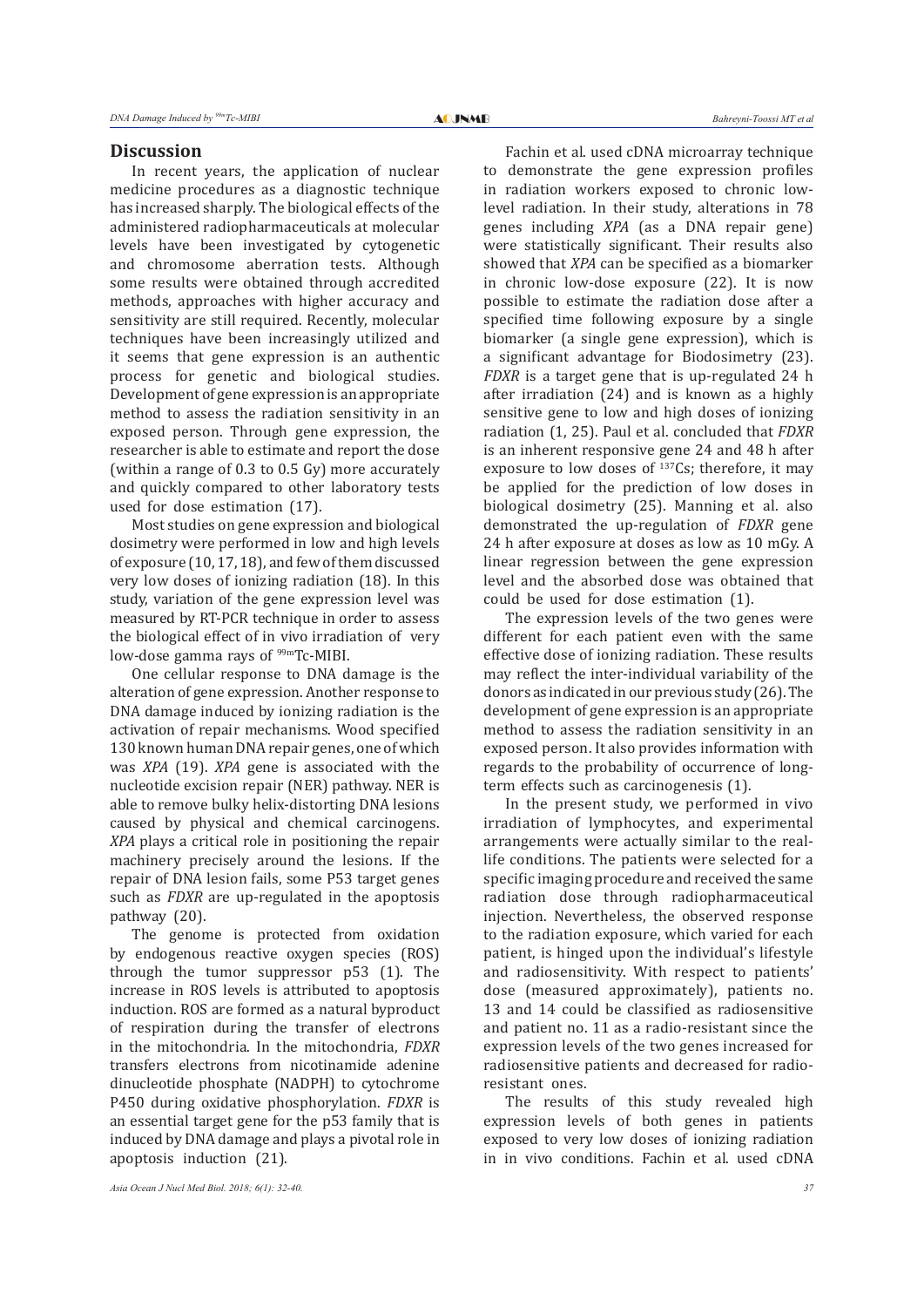microarray technique to demonstrate the gene expression profiles in radiation workers. In their study, alterations in 78 genes including *XPA* were statistically significant. The results of this study also showed that *XPA* can be specified as a biomarker in chronic low-dose exposure (22). The absorbed dose of in vivo irradiation was acquired from a range of very low doses of ionizing radiation. No significant up-regulation of *XPA* was observed in their study. In order to achieve a higher accuracy (smaller P-values), blood samples from a larger number of donors must be examined. Our results were not consistent with the findings of Fachin et al. The up-regulation of *XPA* is an indication of DNA repair following the exposure, which is confirmed by the chronic lowdose exposure of ionizing radiation.

*FDXR* is a target gene that is up-regulated 24 h after irradiation. It is known as a highly sensitive gene to low and high doses of ionizing radiation (1, 25). Paul et al. demonstrated that *FDXR* is an inherent responsive gene 24 and 48 h after exposure to low doses of  $137Cs$ ; therefore, it may be used for the prediction of low doses in biological dosimetry (25). Manning et al. demonstrated up-regulation of *FDXR* gene 24 h after exposure at doses as low as 10 mGy. A linear regression between gene expression level and absorbed dose was obtained, which may be utilized for dose estimation (1). The results of our study were in good agreement with those of the abovementioned studies (1, 23, 25). We demonstrated a significant induction of *FDXR* gene up-regulation through in vivo irradiation of human peripheral blood lymphocytes; therefore, *FDXR* gene has the potential to be used as a biomarker for estimation of absorbed doses from the uptake of radioactive sources in our body.

The relative gene expressions were compared in blood samples of male and female donors in different age groups; however, no significant differences were observed between males and females or the two age groups. These findings were consistent with the results of Vodicka et al. that examined DNA repair system in healthy donors. They showed that DNA repair did not depend on the age of donors, and there were no significant variations in the samples obtained from either of the genders (27). Additionally, Manning et al. demonstrated that the expression level of *FDXR* gene was independent of gender and age (1).

Several researchers also ascribed that clinical doses of 99mTc-MIBI could not induce significant DNA lesions or genetic damages (28, 29). In one study, chromosomal aberrations were used to estimate the very low doses absorbed due to exposure to  $99m$ Tc in nuclear medicine. Also, the chromosomal damage did not deteriorate 24 h after <sup>99m</sup>Tc-MIBI injection (29). In another study, the researchers found no increase in the frequency of induced micronuclei in lymphocytes following the exposure to low doses of 99mTc-MIBI (28).

Molecular techniques such as RT-PCR are more accurate and sensitive compared to techniques such as micronuclei or cytogenetic assays that were utilized in the previous studies. Earlier findings demonstrated a significant increase in the gene expression, implying that DNA damage could occur with a very low dose of 99mTc-MIBI. Our results also revealed the genetic hazardous effects of in vivo irradiation of 99mTc-MIBI in peripheral blood lymphocytes. In addition, the effects of <sup>99m</sup>Tc-MIBI on the possibility of chromosomal aberrations in human peripheral blood lymphocytes were studied through in vitro exposure to  $99m$ Tc. At doses above 10 cGy, an increase in the frequency of induced micronuclei and apoptosis induction was observed (6). The results also showed the up-regulation of *FDXR* gene following the irradiation by 99mTc-MIBI gamma ray. Moreover, apoptosis was observed following a very lowdose exposure (below 10 mSv).

The limitations of our study included small sample size and inaccurate measurement of doses of patients that were irradiated by  $99mTc$  gamma rays. Internal dosimetry is an important challenge in nuclear medicine studies and MIRD formula is used for calculation of the received dose in patients. Most of the studies on biodosimetry were carried out on samples irradiated by external sources of ionizing radiation in which the received doses were clear; however, in internal radiation, the exact amounts of the received doses in patients were unknown.

# **Conclusion**

Clinical doses that are normally used in nuclear medicine procedures are within the lowdose range (below 100 mSv) (3, 30). Therefore, assessing the biological damages in the irradiated cells demands a sensitive molecular technique like gene expression profiling using RT-PCR. In our study, the alteration in expression levels of *XPA* and *FDXR* genes was studied in irradiated lymphocytes that were exposed to in vivo <sup>99m</sup>Tc gamma rays. Our results revealed the DNA damages and confirmed LNT for dose response, which implies that even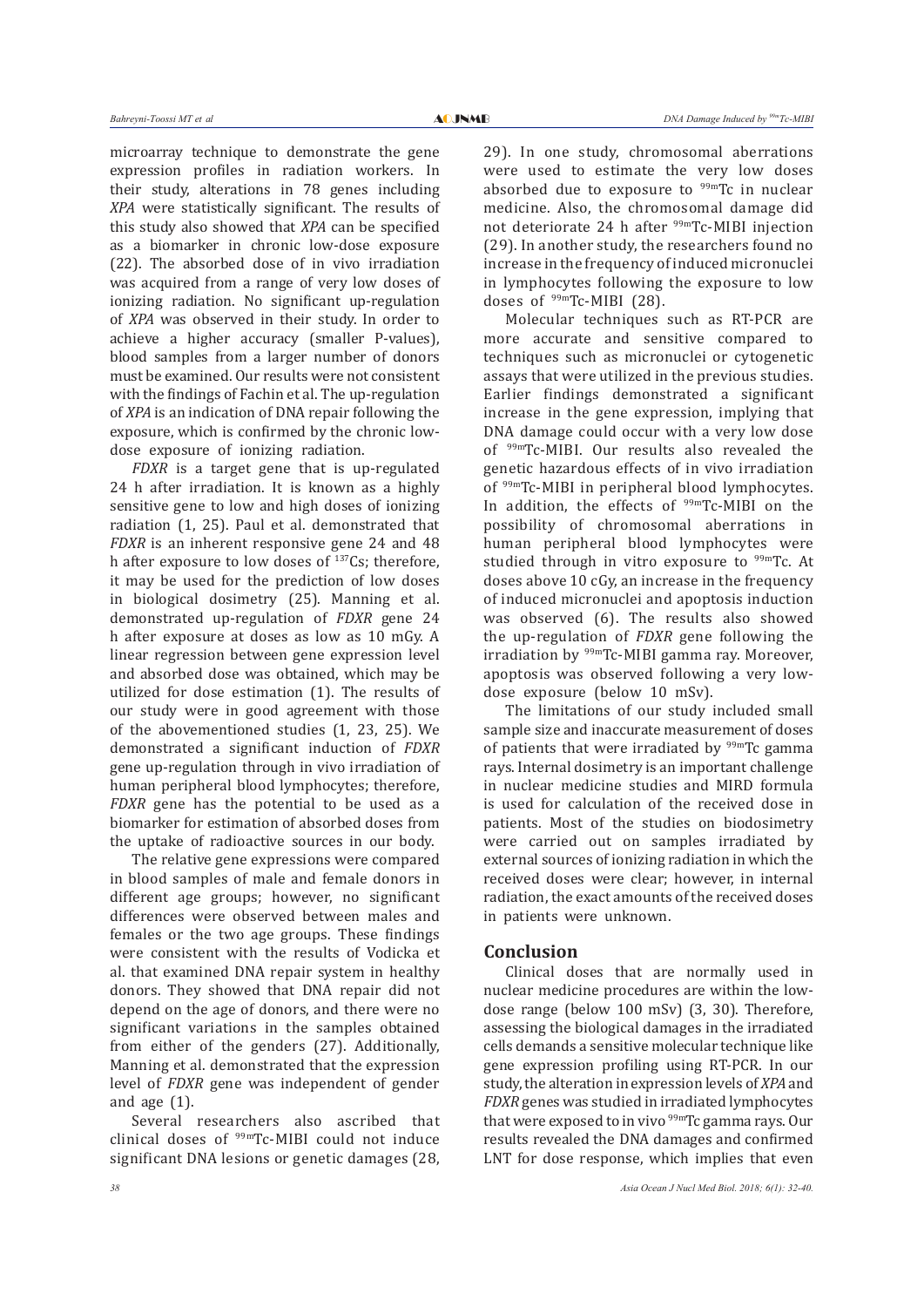the lowest dose of ionizing radiation could cause genetic effects.

# **Acknowledgements**

The authors would like to thank the Deputy of Research and Technology of Mashhad University of Medical Sciences for funding this work.

## **References**

- 1. Manning G, Kabacik S, Finnon P, Bouffler S, Badie C. High and low dose responses of transcriptional biomarkers in ex vivo x-irradiated human blood. Int J Radiat Biol. 2013;89(7):512-22.
- 2. Morgan WF, Bair WJ. Issues in low dose radiation biology: the controversy continues. A perspective. Radiat Res. 2013;179(5):501-10.
- 3. Mettler FA Jr, Huda W, Yoshizumi TT, Mahesh M. Effective doses in radiology and diagnostic nuclear medicine: a catalog. Radiology. 2008;248(1):254-63.
- 4. Einstein AJ, Moser KW, Thompson RC, Cerqueira MD, Henzlova MJ. Radiation dose to patients from cardiac diagnostic imaging. Circulation. 2007;116(11):1290-305.
- 5. Baggish AL, Boucher CA. Radiopharmaceutical agents for myocardial perfusion imaging. Circulation. 2008;118(16):1668-74.
- 6. Taibi N, Aka P, Kirsch-Volders M, Bourgeois P, Frühling J, Szpireer C. Radiobiological effect of 99mTechnetium-MIBI in human peripheral blood lymphocytes: ex vivo study using micronucleus/ FISH assay. Cancer Letters. 2006;233(1):68-78.
- 7. Nosel I, Vaurijoux A, Barquinero JF, Gruel G. Characterization of gene expression profiles at low and very low doses of ionizing radiation. DNA<br>Repair. 2013:12(7):508-17. 2013;12(7):508-17.
- 8. Li L, Story M, Legerski RJ. Cellular responses to ionizing radiation damage. Int J Radiat Oncol Biol Phys. 2001;49(4):1157-62.
- 9. Dainiak N, Schreyer SK, Albanese J. The search for mRNA biomarkers: global quantification of transcriptional and translational responses to ionising radiation. Br J Radiol. 2005;1:114-22.
- 10. Azimian H, Bahreyni-Toossi MT, Rezaei AR, Rafatpanah H, Hamzehloei T, Fardid R. Up-regulation of Bcl-2 expression in cultured human lymphocytes after exposure to low doses of gamma radiation. J Med Phys. 2015;40(1):38-44.
- 11. Hesse B, Tägil K, Cuocolo A, Anagnostopoulos C, Bardies M, Bax J, et al. EANM/ESC procedural guidelines for myocardial perfusion imaging in nuclear cardiology. Eur J Nucl Med Mol Imaging. 2005;32(7):855-97.
- 12. Eberlein U, Bröer JH, Vandevoorde C, Santos P, Bardiès M, Bacher K, et al. Biokinetics and dosimetry of commonly used radiopharmaceuticals in diagnostic nuclear medicine–a review. Eur J Nucl Med Mol Imaging. 2011;38(12):2269-81.
- 13. Corbett JR, Akinboboye OO, Bacharach SL, Borer JS, Botvinick EH, DePuey EG, et al. Equilibrium

*Asia Ocean J Nucl Med Biol. 2018; 6(1): 32-40. 39*

radionuclide angiocardiography. J Nucl Cardiol. 2006;13(6):e56-79.

- 14. Saha GB. Physics and radiobiology of nuclear medicine. New York: Springer Science and Business Media; 2006.
- 15. Fenech M, Bonassi S. The effect of age, gender, diet and lifestyle on DNA damage measured using micronucleus frequency in human peripheral blood lymphocytes. Mutagenesis. 2011;26(1):43-9.
- 16. Joksic G, Petrovic S, Ilic Z. Age-related changes in radiation-induced micronuclei among healthy adults. Braz J Med Biol Res. 2004;37(8):1111-7.
- 17. Badie C, Kabacik S, Balagurunathan Y, Bernard N, Brengues M, Faggioni G, et al. Laboratory intercomparison of gene expression assays. Radiat Res. 2013;180(2):138-48.
- 18. Knops K, Boldt S, Wolkenhauer O, Kriehuber R. Gene expression in low-and high-dose-irradiated human peripheral blood lymphocytes: possible applications for biodosimetry. Radiat Res. 2012;178(4):304-12.
- 19. Wood RD, Mitchell M, Sgouros J, Lindahl T. Human DNA repair genes. Science. 2001;291(5507):1284-9.
- 20. Boldt S, Knops K, Kriehuber R, Wolkenhauer O. A frequency-based gene selection method to identify robust biomarkers for radiation dose prediction. Int J Radiat Biol. 2012;88(3):267-76.
- 21. Harms K, Nozell S, Chen X. The common and distinct target genes of the p53 family transcription factors. Cell Mol Life Sci. 2004;61(7-8):822-42.
- 22. Fachin AL, Mello SS, Sandrin-Garcia P, Junta CM, Ghilardi-Netto T, Donadi EA, et al. Gene expression profiles in radiation workers occupationally exposed to ionizing radiation. J Radiat Res. 2009;50(1):61-71.
- 23. Paul S, Amundson SA. Development of gene expression signatures for practical radiation biodosimetry. Int J Radiat Oncol Biol Phys. 2008;71(4):1236-44.
- 24. Kabacik S, Mackay A, Tamber N, Manning G, Finnon P, Paillier F, et al. Gene expression following ionising radiation: identification of biomarkers for dose estimation and prediction of individual response. Int J Radiat Biol. 2011;87(2):115-29.
- 25. Knops K, Boldt S, Wolkenhauer O, Kriehuber R. Gene expression in low-and high-dose-irradiated human peripheral blood lymphocytes: possible applications for biodosimetry. Radiat Res. 2012;178(4):304-12.
- 26. Azimian H, Bahreyni-Toossi MT, Rezaei AR, Rafatpanah H, Hamzehloei T, Fardid R. Up-regulation of Bcl-2 expression in cultured human lymphocytes after exposure to low doses of gamma radiation. J Med Phys. 2015;40(1):38-44.
- 27. Vodicka P, Stetina R, Polakova V, Tulupova E, Naccarati A, Vodickova L, et al. Association of DNA repair polymorphisms with DNA repair functional outcomes in healthy human subjects. Carcinogenesis. 2006;28(3):657-64.
- 28. Hosseinimehr S, Ahmadi A, Beiki D, Mahmoudzadeh A, Babaei M, Habibi E. The radiotracer 99mTc-MIBI is not genotoxic for human peripheral blood lymphocytes at diagnostic radioactive dose. Gene Mol Res. 2009;8(3):923-8.
- 29. Kelsey KT, Donohoe KJ, Memisoglu A, Baxter B,